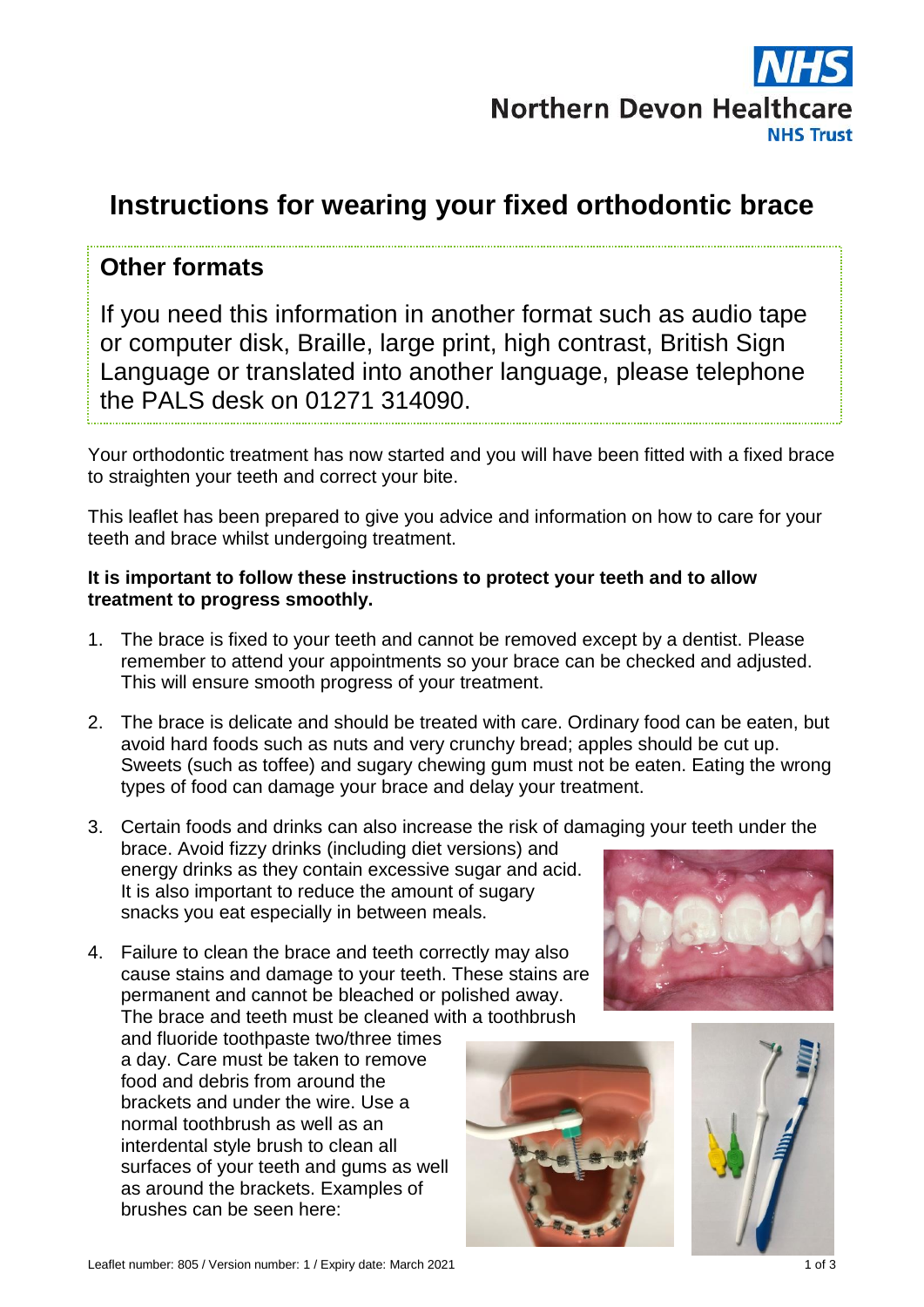5. In addition a daily alcohol free fluoride mouthwash (0.05%) is recommended once a day. It is important that it includes 0.05% sodium fluoride as an ingredient. Example of mouthwashes are shown below:



- 6. When fitted, the appliance may cause some discomfort for 3-5 days. If necessary, simple painkillers should help; please read the instructions on the packet. If the brace rubs your cheeks and lips, you can use some wax to help with this. Place the wax over the part of the brace that is rubbing as instructed by your orthodontist.
- 7. If any parts become loose or cause discomfort, please contact the department as directed to make an additional appointment.
- 8. It is important to see your regular dentist for check-ups during orthodontic treatment to check your teeth for tooth decay and gum disease.

## **Who to contact in case of problems with your brace?**

For brace problems, please telephone the orthodontic secretaries on **01271 322477**.

Out of hours or when the office is unmanned, please leave a message on the answer phone and we will call you back. Please let us know the name of the patient, date of birth or hospital number and a telephone number to return your call.

Please note the department is closed on weekends and bank holidays.

### **PALS**

The Patient Advice and Liaison Service (PALS) ensures that the NHS listens to patients, relatives, carers and friends, answers questions and resolves concerns as quickly as possible. If you have a query or concern call 01271 314090 or e-mail ndht.pals@nhs.net. You can also visit the PALS and Information Centre in person at North Devon District Hospital, Barnstaple.

### **Have your say**

Northern Devon Healthcare NHS Trust aims to provide high quality services. However, please tell us when something could be improved. If you have a comment or compliment about a service or treatment, please raise your comments with a member of the staff or the PALS team in the first instance.

'Care Opinion' comments forms are on all wards or online at www.careopinion.org.uk.